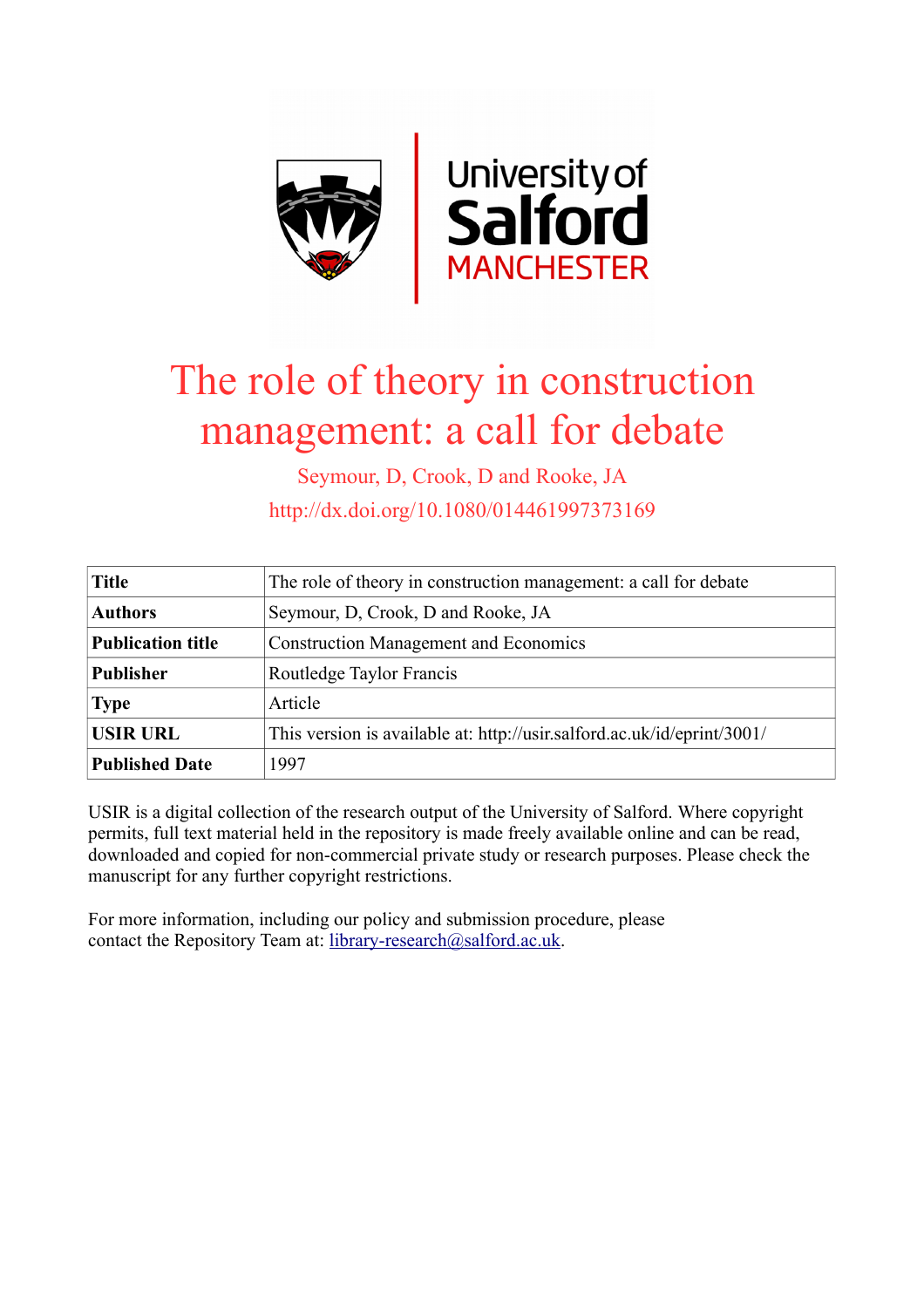## **The Role of Theory in Construction Management: A Call for Debate.**

**David Seymour, Darryl Crook and John Rooke,** 

## **Published as:**

Seymour, D., Crook, D. & Rooke, J. (1997) 'The Role of Theory in Construction Management: A Call for Debate,' *Construction Management and Economics,* **15**(1):117-119.

In this short paper we intend to express certain questions about the theoretical basis of construction management as an academic discipline and, by implication, its relationship to construction management practice. It is hoped in this way to stimulate a debate in these pages which will contribute both to the academic status of the discipline and to the usefulness of its contributions to practice. It is our feeling that such a debate is long overdue and that as the leading journal in the field, CM&E provides the logical arena in which to conduct it.

In a recent study of the first ten years of the journal, Betts and Lansley (1993) outline the development of the discipline. They conclude that one of the characteristics of a mature discipline is a body of objective knowledge in the form of a theoretical base, and suggests that 'when a subject begins to experience research into its research […] this signifies that an underlying theory about the discipline is starting to evolve' (*op cit* p.222).

Betts and Lansley are less than satisfied with the extent to which this has taken place in the pages of CM&E, suggesting that 'the discipline is becoming rather inward-looking, selfreferential and lacking in its guidance from and contribution to theory' (*ibid*). This, they acknowledge, may be compensated for by the empirical nature of the research which is being carried out. They find that 'seventy percent of the papers [studied] are based on original or nearly original data gathered through case studies or as truly empirical data' (*op cit* p.241).

In classifying the contribution to theory of published works in construction management, their study adopted a five point scale, starting at '*Insights.* The contribution lies largely in the data [...] presented—the papers do not generate new models or theories'. The second level is '*Model testing or fitting.* The testing of statistical or organizational models', moving to '*Model building.* Developing complex (largely static) new models […] for forecasting and decision making'. The next level is '*System building.* Developing complex (largely dynamic or interactive) systems […] for operations management and decision making'. Finally there is '*Theory building/modifying.* Development or modification of theory, for example whilst application of mainstream management theory to construction would fall in [*sic*] model testing category, developments of that theory to fit construction would fall here' (*op cit* p.245).

Two interesting points arise from this classification: first, that there is a hierarchy of contributions to the discipline, and second, that 'theory' within construction management is only produced at one level of this hierarchy. It is this level of *theory building/modifying* that they suggest has been inadequately addressed by the construction management community.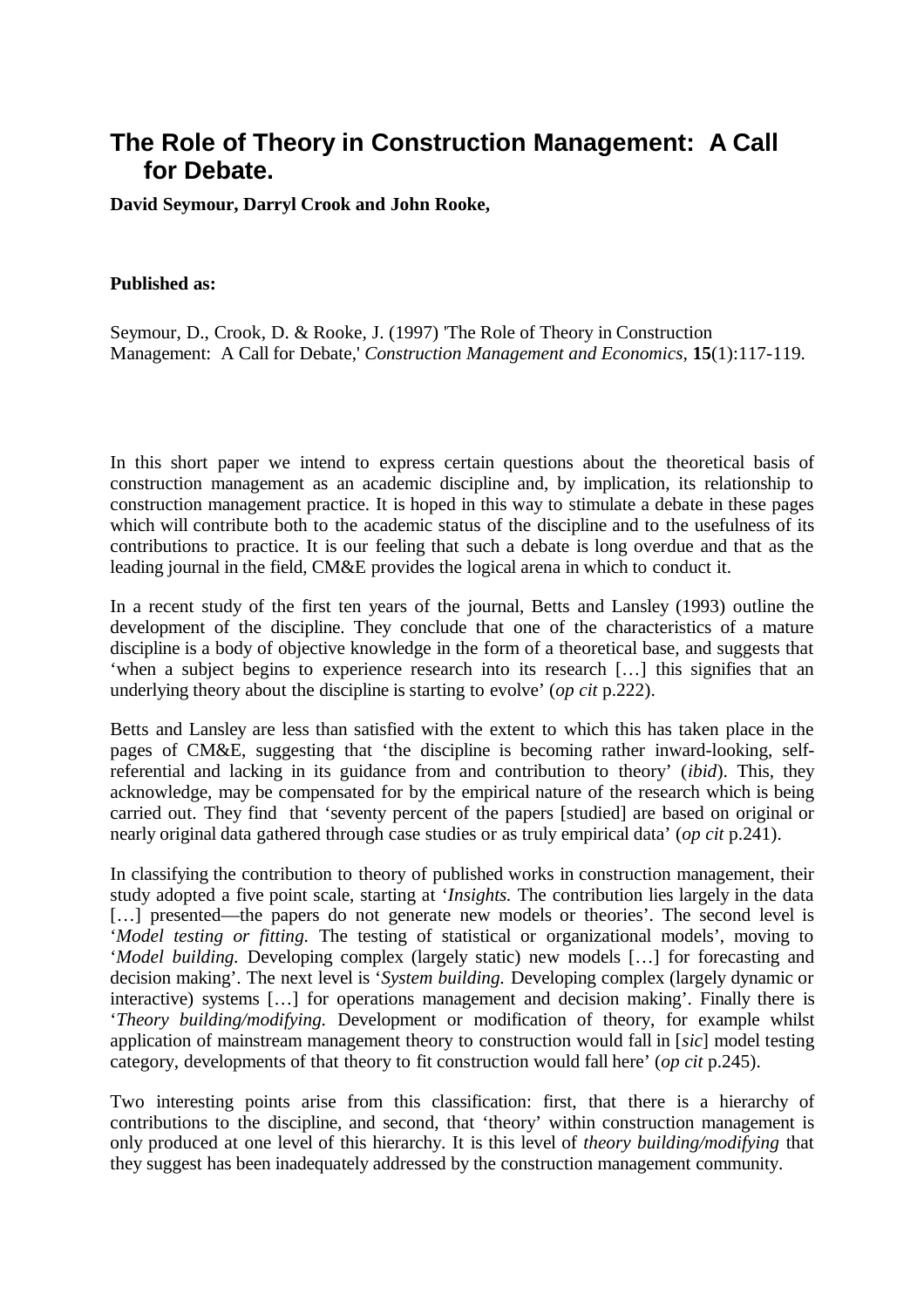We welcome these calls to develop the theoretical base of the discipline and agree that this issue must be addressed to a greater degree than it currently is. However, we see a prior need to enquire as to what the nature of this theoretical base should be. If construction management is to develop into a rigorous academic discipline, the nature of its theoretical base, and the methods used to arrive at its theory, are crucial issues. As an empirical science, 'designed to yield verifiable knowledge of human group life and human conduct' (Blumer 1969 p.21), construction management must meet a fundamental criterion. This is well expressed by Blumer:

'an empirical science presupposes the existence of an empirical world. Such an empirical world exists as something available for observation, study, and analysis. It *stands over against* the scientific observer, with a character that has to be dug out through observation, study and analysis. This empirical world must forever be the central point of concern. It is the point of departure and the point of return in the case of empirical science. It is the testing ground for any assertions made about the empirical world. "Reality" for empirical science only exists in the empirical world, can be sought only there, and can be verified only there […]' (*op cit* p.21, italics in original)

In other words, the nature of construction management practice, that is what construction management 'is', what it means to 'do' construction management, must be the starting point, the focus, the culmination and the arbitor of all theoretical activity.

We have previously suggested that construction management is dominated by research carried out under a 'rationalist paradigm'. This paradigm has important implications for the type of theory seen as important in construction management, and also the methods of investigation used by researchers in this field. Thus, it is assumed that the reality of management practice can be captured in the form of a single objective account, taking the form of a generic causal representation of the 'system' (Seymour and Rooke 1995). It appears to be something of this nature which Betts an Wood-Harper (1994) have in mind when they quote Hammer and Champy's definition of a business process as "a collection of activities that takes one or more kinds of input and creates an output that is of value to the customer." This kind of theory building is facilitated by various forms of survey research, which typically produce statistical data relating correlations between variables.

Our suggested alternative is to concentrate upon the interpretative methods which researchers and managers use to make sense of the world. This approach yields an investigation which is primarily concerned with meaning, rather than causality and produces an account which recognises the respective viewpoints of practitioners in the process. It is our belief that such an account better reflects the realities of construction management as a practice. It is our perception that investigation into the nature of construction management, as a practice, has not taken place. Construction management, as a discipline, has simply accepted without significant question one particular meaning of 'theory,' and one particular method for arriving at that theory.

In the two works cited above (Betts and Lansley, 1993; Betts and Wood-Harper, 1994) we see a distinction being drawn between empirical research, which does not contribute to theory and 'scientific' research, which does. In the absence of any discussion of the nature of the theory being advocated, we assume that, in line with the conceptions of the rationalistic paradigm, it is intended to be similar to that found in the natural sciences: global, objective and verifiable. If this is not the case, then the onus rests with the authors to explain what theory should consist of.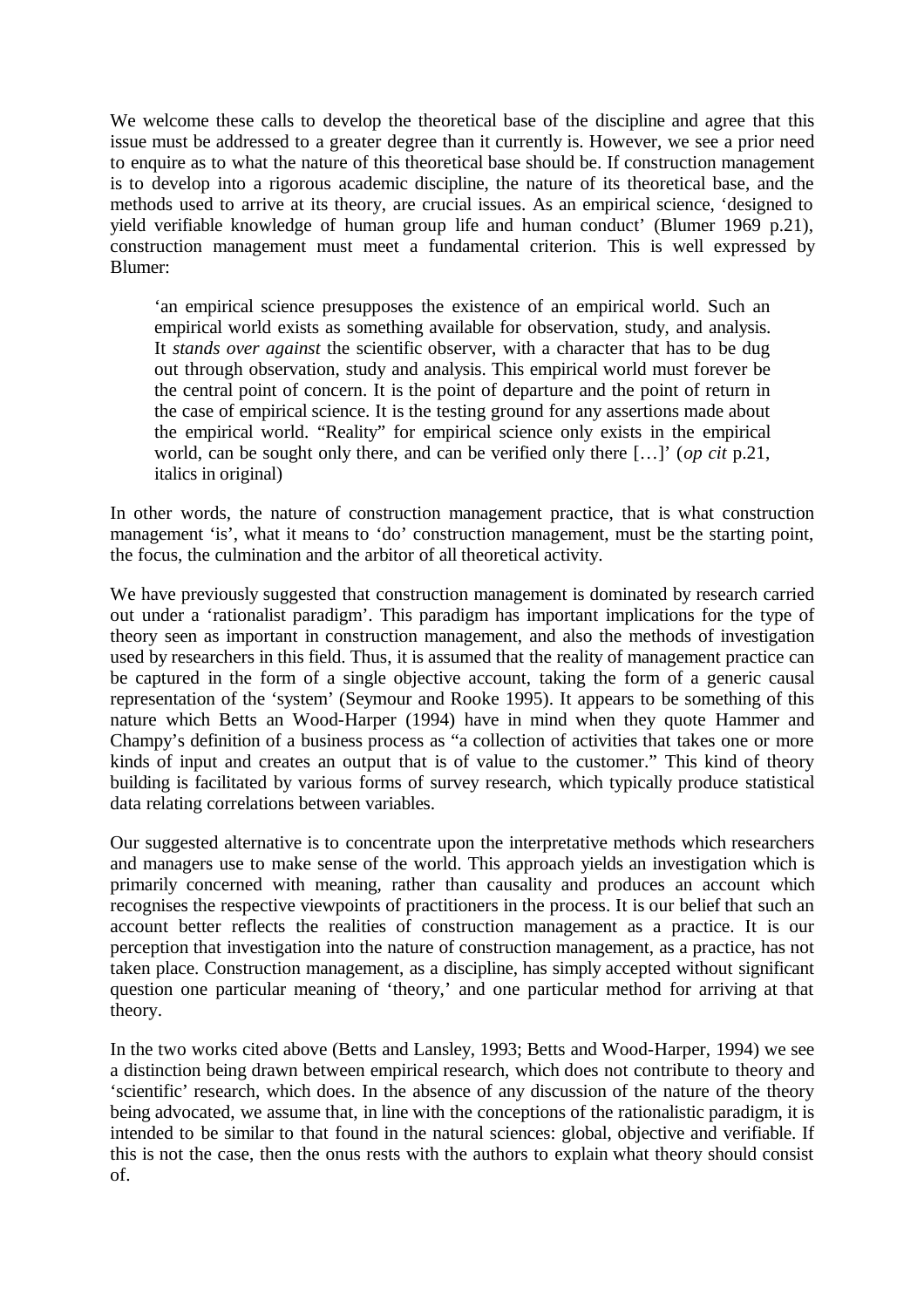According to Schutz (1971), the method of scientific theorising involves the suspension, or bracketing, of the theorist's awareness of his or her personal situation. This enables the achievement of an objective, depersonalised knowledge. This anonimity of the researcher is guaranteed by the creation of a theoretical framework, every term of which is empirically accountable and in conformity with the tenets of formal logic. In order that anonymity is maintained, the theorist must eschew the use of unexamined common sense concepts in his or her explanations.

We suggest that construction management is not amenable to such an approach. The discipline of construction management is crucially different from that of a natural science, in that the our 'objects of study' are people. As such they attribute meaning both to what they do, and to the presence of the researcher. In the natural sciences, the objects of study do not attribute meaning, allowing the community of theorists to impose its own meanings upon phenomena. In management research, meaning is intersubjectively created and managed between researcher and researched, in an iterative interpretive process. In such a process, the identity and style of the researcher are integral to the production of data. Furthermore, this process is impossible without the use of the common sense concepts and methods which we all use and take for granted in our everyday lives.

The difficulty is compounded since the discipline intends to produce advice for practitioners. This requires theorists to make value judgements, a process logically incompatable with the attempt to acheive a depersonalised objectivity. We contend that insufficient attention has been paid to the seperation of these conflicting aims.

In our view, research in construction management has tended to underestimate, or ignore the importance of the interpretive process. Thus, the all-important analysis which goes into the identification of problems, the formulating of questions, the catagorisation of informants and respondents, the attributing of significance to actions and answers, are all glossed over and hidden. The effect of this is that the 'data,' which are often treated with explicit mathmatical analyses, have already been subjected to a sophisticated and unexamined process of preparation, before the reported research commences.

The interpretive methods which researchers in construction management use to investigate the world are no different from those used by managers, or for that matter, from the methods of ordinary members of society. Indeed, since the vast majority of our data consists of what managers tell us, the relationship between the manager and researcher is best characterised as one between an instructor and instructee. The only advantage we can reasonably claim as academics, is that we have leisure to think more closely about our methods and our findings than the managers we research. The results of such activity simply do not represent theories in the scientific sense.

This is not to say that construction management cannot support theoretical work, or that it cannot become a rigorous academic discipline, with accepted and objective means of 'finding out.' Research which acknowledges its interpretive context has an important contribution to make in this regard. However, in order that this be achieved, we must reconsider our conceptions of 'theory', 'rigour', 'objectivity', etc. What is needed we would argue, is not so much the creation of new and better causal models, but a logical analysis of the concepts which have been used to build these models.

In conclusion, while welcoming recent attempts to assess the theoretical maturity of the discipline, we have questioned certain pre-theoretical assumptions upon which these attempts are based. Our intention, as stated at the outset, has been to provoke a response. If we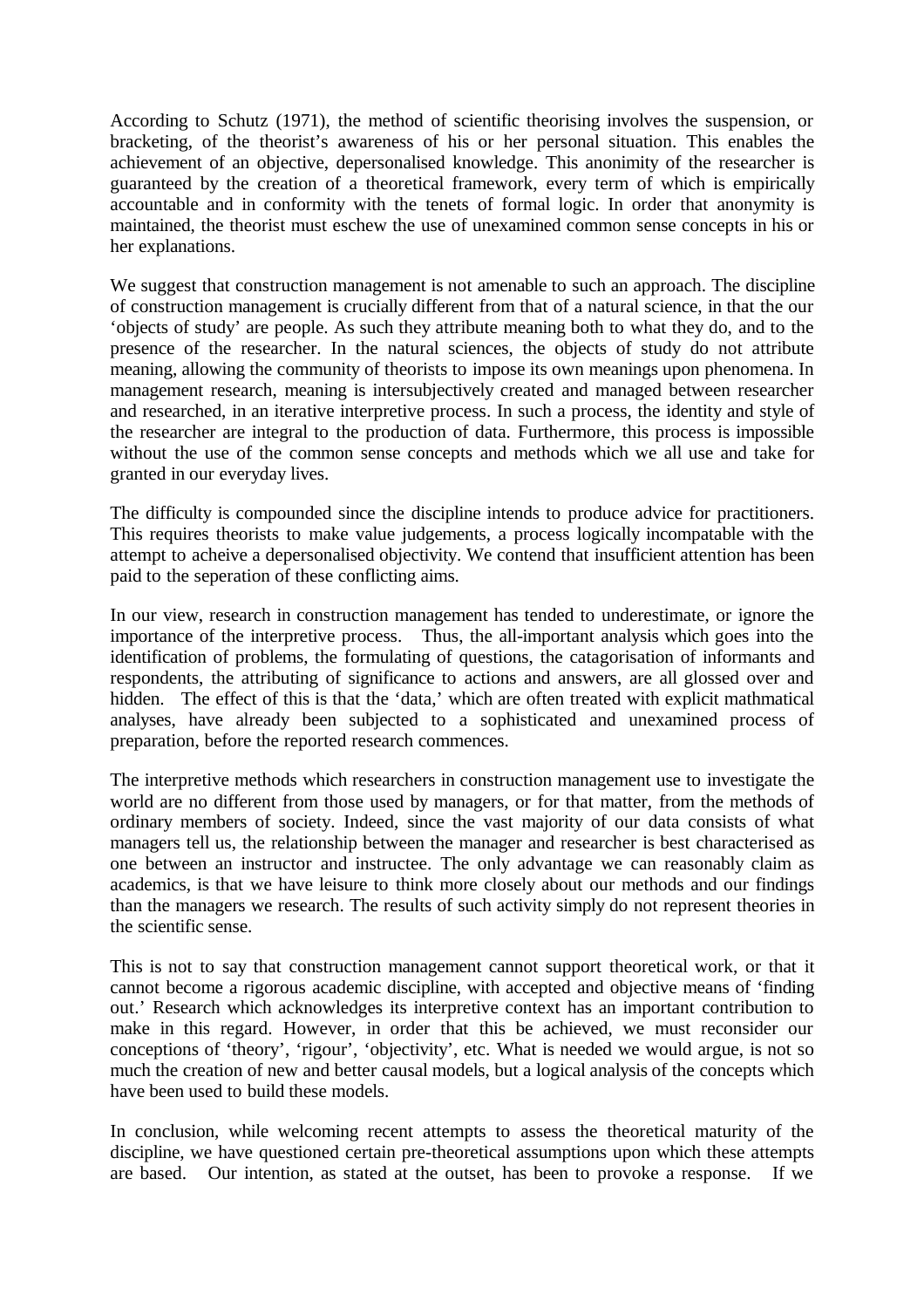endorse Betts and Lansley's assertion that the existence of a theoretical base signifies the maturity of a discipline, we would add that a further indicator of such maturity is the presence of scholarly debate in its leading journals.